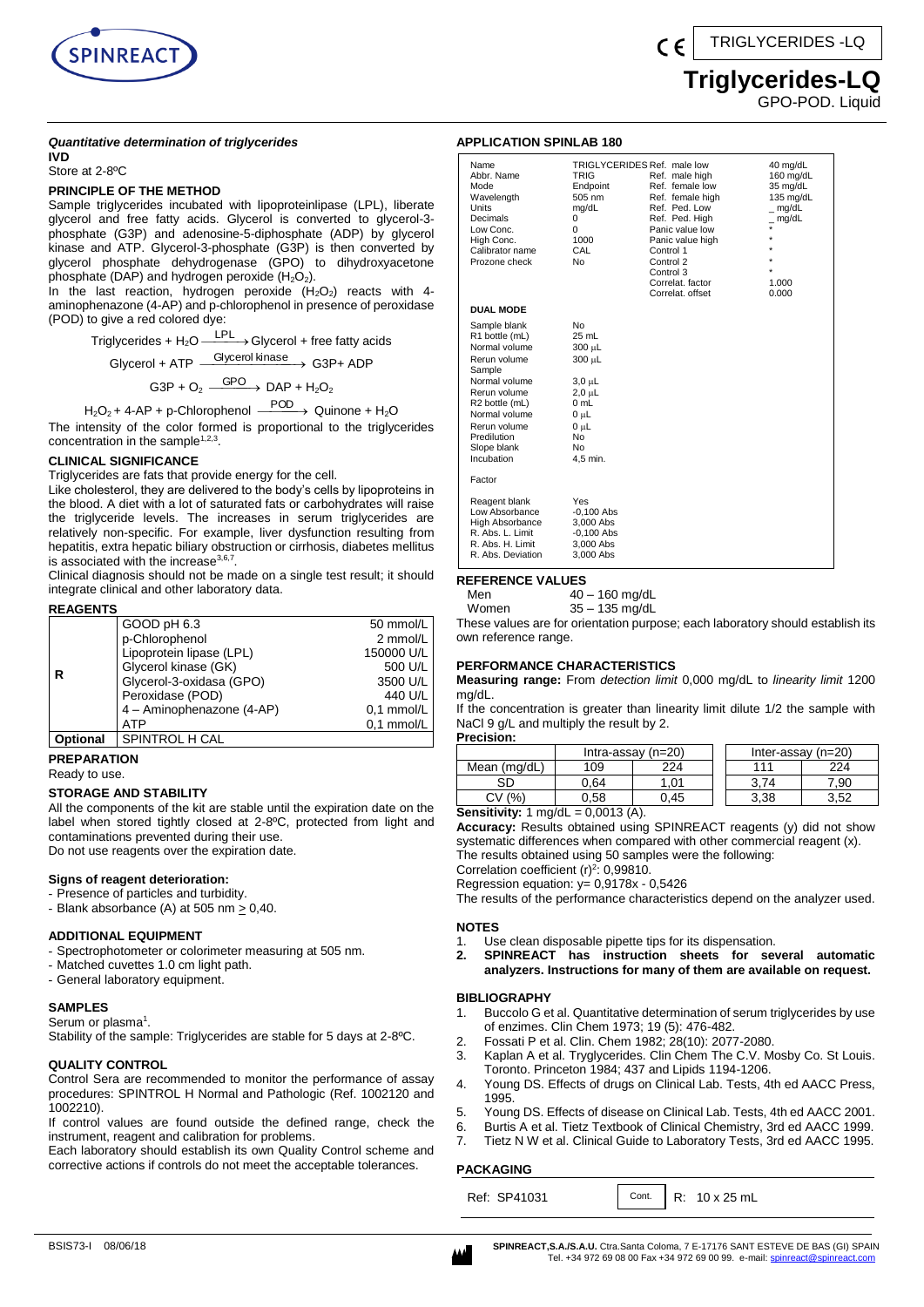

### *Determinación cuantitativa de triglicéridos*

**IVD**

Conservar a 2-8ºC

# **PRINCIPIO DEL MÉTODO**

Los triglicéridos incubados con lipoproteinlipasa (LPL) liberan glicerol y ácidos grasos libres. El glicerol es fosforilado por glicerolfosfato deshidrogenasa (GPO) y ATP en presencia de glicerol quinasa (GK) para producir glicerol-3-fosfato (G3P) y adenosina-5-difosfato (ADP). El G3P es entonces convertido a dihidroxiacetona fosfato (DAP) y peróxido de hidrogeno (H<sub>2</sub>O<sub>2</sub>) por GPO.

Al final, el peróxido de hidrogeno (H<sub>2</sub>O<sub>2</sub>) reacciona con 4-aminofenazona (4-AF) y p-clorofenol, reacción catalizada por la peroxidasa (POD) dando una coloración roja:

> Triglicéridos + H<sub>2</sub>O <sup>LPL</sup> → Glicerol + Ácidos grasos libres Glicerol + ATP Glicerolquinasa G3P+ ADP

> > $G3P + O_2 \xrightarrow{GPO} DAP + H_2O_2$

$$
H_2O_2 + 4\text{-AF} + p\text{-Clorofenol} \xrightarrow{\text{POD}} \text{Quinona} + H_2O
$$

La intensidad del color formado es proporcional a la concentración de triglicéridos presentes en la muestra ensayada<sup>1,2,3</sup>.

#### **SIGNIFICADO CLÍNICO**

Los triglicéridos son grasas que suministran energía a la célula.

Al igual que el colesterol, son transportados a las células del organismo por las lipoproteínas en la sangre.

Una dieta alta en grasas saturadas o carbohidratos puede elevar los niveles de triglicéridos.

Su aumento es relativamente inespecífico. Diversas dolencias, como ciertas disfunciones hepáticas (cirrosis, hepatitis, obstrucción biliar) o diabetes mellitus, pueden estar asociadas con su elevación<sup>3,6,7</sup>.

El diagnostico clínico debe realizarse teniendo en cuenta todos los datos clínicos y de laboratorio.

#### **REACTIVOS**

|          | GOOD pH 6.3              | 50 mmol/L    |
|----------|--------------------------|--------------|
| R        | p-Clorofenol             | 2 mmol/L     |
|          | Lipoprotein lipasa (LPL) | 150000U/L    |
|          | Glicerol quinasa (GK)    | 500 U/L      |
|          | Glicerol-3-oxidasa (GPO) | 3500 U/L     |
|          | Peroxidasa (POD)         | 440 U/L      |
|          | 4 - Aminofenazona (4-AF) | 0.1 mmol/L   |
|          | ATP                      | $0.1$ mmol/L |
| Opcional | SPINTROL H CAL           |              |

**PREPARACIÓN** 

Listo para su uso.

#### **CONSERVACIÓN Y ESTABILIDAD**

Todos los componentes del kit son estables, hasta la fecha de caducidad indicada en la etiqueta del vial, cuando se mantienen los viales bien cerrados a 2-8ºC, protegidos de la luz y se evita su contaminación. No usar reactivos fuera de la fecha indicada.

**Deterioro de los reactivos**

La presencia de turbidez indica contaminación del reactivo. Absorbancias (A) del Blanco a 505 nm  $\geq$  0,40.

#### **MATERIAL ADICIONAL**

- Espectrofotómetro o analizador para lecturas a 505 nm.
- Cubetas de 1,0 cm de paso de luz.
- Equipamiento habitual de laboratorio.

#### **MUESTRAS**

Suero y plasma<sup>1</sup>. Estabilidad de la muestra: 5 días a 2-8ºC.

#### **CONTROL DE CALIDAD** Es conveniente analizar junto con las muestras sueros control valorados:

SPINTROL H Normal y Patológico (Ref. 1002120 y 1002210) Si los valores hallados se encuentran fuera del rango de tolerancia, se debe

revisar los instrumentos, los reactivos y la calibración. Cada laboratorio debe disponer su propio Control de Calidad y establecer

correcciones en el caso de que los controles no cumplan con las tolerancias.

TRIGLYCERIDES -LQ  $\epsilon$ 

# **Triglicéridos-LQ**

GPO-POD. Líquido

#### **APLICACIÓN AL SPINLAB 180**

| Nombre<br>Nombre abreviado<br>Modo<br>Long. ondas<br>Unidades<br>Decimales<br>Conc. Inferior<br>Conc. Superior<br>Calibrador<br>Chequeo prozona                                                         | <b>TRIG</b><br><b>End Point</b><br>505 nm<br>mg/dL<br>0<br>$\Omega$<br>1000<br>CAL<br>No                          | TRIGLICÉRIDOS Ref. Hombre Inf.<br>Ref. Hombre Sup.<br>Ref. Mujer Inf.<br>Ref. Mujer Sup.<br>Ref. Ped. Inf.<br>Ref. Ped. Sup.<br>Valor pánico bajo<br>Valor pánico alto<br>Control 1<br>Control 2<br>Control 3<br>Factor correl.<br>Offset de correl. | 40 mg/dL<br>$160$ mg/dL<br>35 mg/dL<br>135 mg/dL<br>mg/dL<br>$\_$ mg/dL<br>$\star$<br>$\star$<br>$\star$<br>1.000<br>0,000 |
|---------------------------------------------------------------------------------------------------------------------------------------------------------------------------------------------------------|-------------------------------------------------------------------------------------------------------------------|------------------------------------------------------------------------------------------------------------------------------------------------------------------------------------------------------------------------------------------------------|----------------------------------------------------------------------------------------------------------------------------|
| <b>MODO DUAL</b>                                                                                                                                                                                        |                                                                                                                   |                                                                                                                                                                                                                                                      |                                                                                                                            |
| Blanco muestra<br>Frasco R1 (mL)<br>Vol. normal<br>Vol. repet.<br>Muestra<br>Vol. normal<br>Vol. repet.<br>Frasco R2 (mL)<br>Vol. normal<br>Vol. repet.<br>Predilución<br>Pendiente Blco.<br>Incubación | No<br>25 mL<br>300 µL<br>300 µL<br>3,0 µL<br>$2.0 \mu L$<br>$0 \text{ mL}$<br>0 սԼ<br>0 սԼ<br>No<br>No<br>4,5min. |                                                                                                                                                                                                                                                      |                                                                                                                            |
| Factor                                                                                                                                                                                                  |                                                                                                                   |                                                                                                                                                                                                                                                      |                                                                                                                            |
| Blanco reactivo<br>Absorbancia inf.<br>Absorbancia sup.<br>Lim.Inf. Abs. React.<br>Lim.Sup. Abs. React.<br>Desy, Abs. React.                                                                            | Si<br>$-0.100$ Abs<br>3.000 Abs<br>$-0.100$ Abs<br>3,000 Abs<br>3.000 Abs                                         |                                                                                                                                                                                                                                                      |                                                                                                                            |

#### **VALORES DE REFERENCIA**

Hombres: 40 – 160 mg/dL

Mujeres: 35 – 135 mg/dL

Estos valores son orientativos. Es recomendable que cada laboratorio establezca sus propios valores de referencia.

#### **CARACTERÍSTICAS DEL MÉTODO**

**Rango de medida:** Desde el *límite de detección* 0,00 mg/dL hasta el *límite de linealidad* 1200 mg/dL.

Si la concentración de la muestra es superior al límite de linealidad, diluir 1/2 con NaCl 9 g/L y multiplicar el resultado final por 2. **Precisión:**

| 1558911.      |                   |      |                   |      |
|---------------|-------------------|------|-------------------|------|
|               | Intraserie (n=20) |      | Interserie (n=20) |      |
| Media (mg/dL) | 109               | 224  | 111               | 224  |
| SC            | 0.64              | .01  |                   | .91  |
| (%`<br>Cν     | ).58              | ).45 | 3.38              | 3.52 |

**Sensibilidad analítica:** 1 mg/dL = 0,0013 (A).

**Exactitud:** Los reactivos SPINREACT (y) no muestran diferencias sistemáticas significativas cuando se comparan con otros reactivos comerciales (x). Los resultados obtenidos con 50 muestras fueron los siguientes:

Coeficiente de correlación  $(r)^2$ : 0,99810.

Ecuación de la recta de regresión: y= 0,9178x – 0,5426

Las características del método pueden variar según el analizador utilizado.

#### **NOTAS**

- 1. Usar puntas de pipeta desechables limpias para su dispensación.<br>2. SPINREACT dispone de instrucciones detalladas para la aplio
- **2. SPINREACT dispone de instrucciones detalladas para la aplicación de este reactivo en distintos analizadores.**

#### **BIBLIOGRAFÍA**

- 1. Buccolo G et al. Quantitative determination of serum triglycerides by use of enzimes. Clin Chem 1973; 19 (5): 476-482.
- 2. Fossati P et al. Clin. Chem 1982; 28(10): 2077-2080.
- 3. Kaplan A et al. Tryglycerides. Clin Chem The C.V. Mosby Co. St Louis. Toronto. Princeton 1984; 437 and Lipids 1194-1206.
- 4. Young DS. Effects of drugs on Clinical Lab. Tests, 4th ed AACC Press, 1995.
- 5. Young DS. Effects of disease on Clinical Lab. Tests, 4th ed AACC 2001.
- 6. Burtis A et al. Tietz Textbook of Clinical Chemistry, 3rd ed AACC 1999.
- 7. Tietz N W et al. Clinical Guide to Laboratory Tests, 3rd ed AACC 1995.

г

# **PRESENTACIÓN**

| Ref: SP41031 |  | $\begin{array}{ c c c c c } \hline \end{array}$ Cont. R: 10 x 25 mL |
|--------------|--|---------------------------------------------------------------------|
|--------------|--|---------------------------------------------------------------------|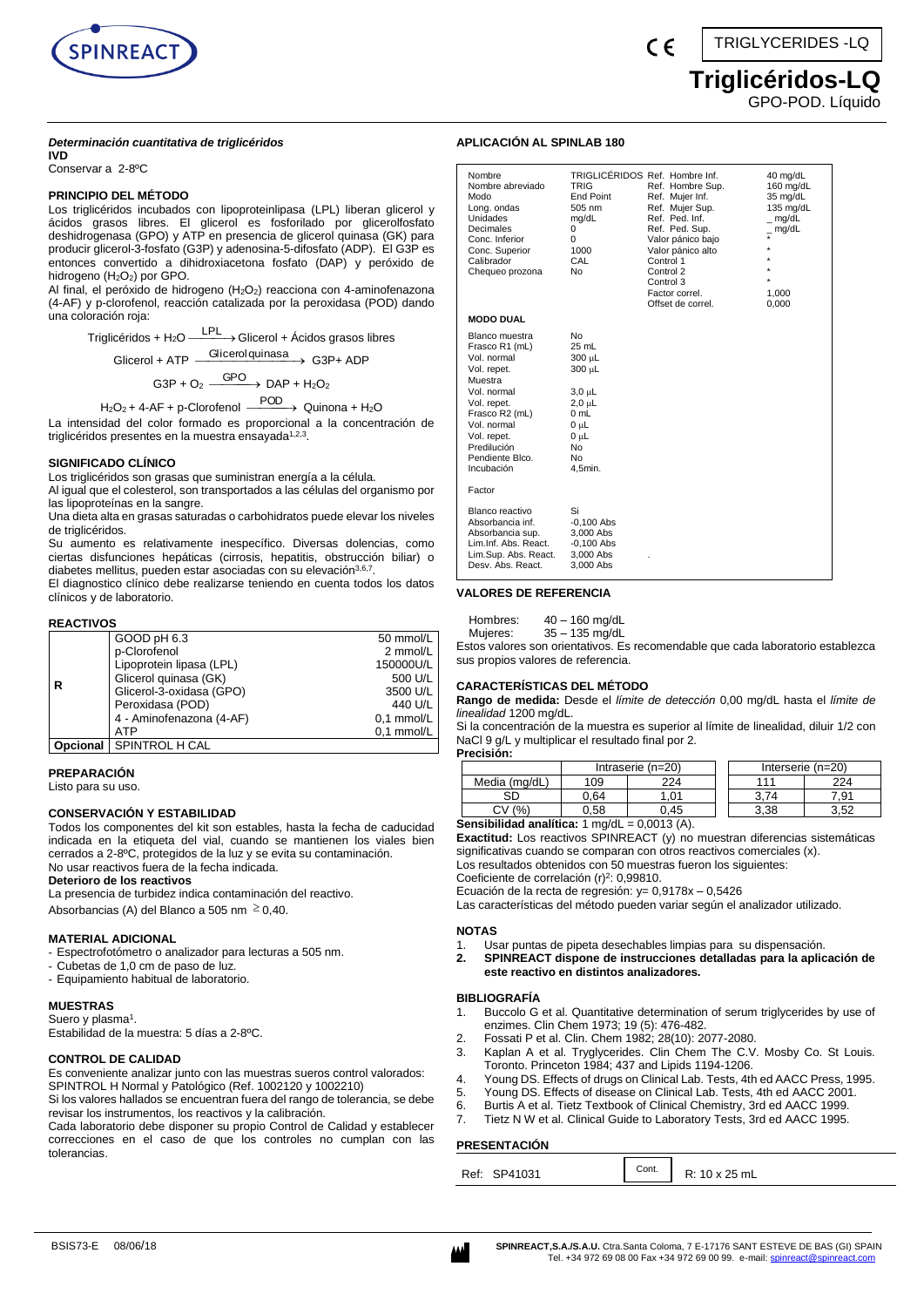

 $\epsilon$ 

# **Triglycérides-LQ** GPO-POD. Liquide

#### *Détermination quantitative de triglycérides* **IVD**

Conserver à 2-8ºC

# **PRINCIPE DE LA METHODE**

Les triglycérides incubés avec la lipoprotéine lipase (LPL) libèrent du glycérol et des acides gras libres. Le glycérol est phosphorylé par le glycérol-phosphate déshydrogénase (GPO) et ATP en présence de glycérol kinase (GK) pour produire le glycérol-3-phosphate (G3P) et l'adénosine-5-diphosphate (ADP). Le G3P se transforme alors en dihydroxyacétone phosphate (DAP) et peroxyde d'hydrogène (H<sub>2</sub>O<sub>2</sub>) par GPO.

 $\hat{A}$  la fin, le peroxyde d'hydrogène (H<sub>2</sub>O<sub>2</sub>) réagit avec le 4aminophénazone (4-AF) et p-chlorophénol, réaction catalysée par la peroxydase (POD) et donnant une coloration rouge :

Triglycérides + H<sub>2</sub>O <sup>\_\_\_\_\_\_</sup>\_\_→ Glycérol + Acides gras libres

Glycérol + ATP  $\frac{Glyc\acute{e}rol\; kinas\acute{e}}{}$  G3P+ ADP

 $G3P + O_2 \xrightarrow{GPO} DAP + H_2O_2$ 

$$
H_2O_2 + 4-AF + p-Chlorophénol \xrightarrow{POD} Quinone + H_2O
$$

L'intensité de la couleur formée est proportionnelle à la concentration de triglycérides présents dans l'échantillon testé<sup>1, 2,3</sup>.

### **SIGNIFICATION CLINIQUE**

Les triglycérides sont des graisses qui apportent de l'énergie à la cellule.

À l'instar du cholestérol, ils sont transportés vers les cellules de l'organisme par les lipoprotéines du sang.

Un régime riche en graisses saturées ou hydrates de carbone peut élever les niveaux de triglycérides.

Son augmentation n'a pas de spécificité. Plusieurs douleurs, comme certains troubles hépatiques (cirrhose, hépatite, obstruction biliaire) ou diabètes, peuvent être associés avec son élévation<sup>3, 6, 7</sup>

Le diagnostic clinique doit être réalisé en tenant compte de toutes les données cliniques et de laboratoire.

#### **RÉACTIFS**

|                  | GOOD pH 6,3               | 50 mmol/L    |
|------------------|---------------------------|--------------|
|                  | p-Chlorophénol            | 2 mmol/L     |
|                  | Lipoprotéine lipase (LPL) | 150000 U/L   |
| $R$ (Remarque 2) | Glycérol kinase (GK)      | 500 U/L      |
|                  | Glycérol-3-oxydase (GPO)  | 3500 U/L     |
|                  | Peroxydase (POD)          | 440 U/L      |
|                  | 4 - Aminophénazone (4-AF) | $0.1$ mmol/L |
|                  | <b>ATP</b>                | $0.1$ mmol/L |
|                  | SPINTROL H CAL            |              |

### **PRÉPARATION**

Tous les réactifs sont prêts à l'emploi.

### **CONSERVATION ET STABILITE**

Tous les composants du kit sont stables jusqu'à la date de péremption indiquée sur l'étiquette, et si les flacons sont maintenus hermétiquement fermés à 2-8ºC, à l'abri de la lumière et des sources de contamination.

Ne pas utiliser les réactifs en dehors de la date indiquée.

# **Détérioration des réactifs**

- Présence de particules et turbidité.
- Absorbances (A) du blanc à 505 nm ≥0,26.

### **MATERIEL SUPPLEMENTAIRE**

- Auto-analyseur SPINLAB 180.
- Equipement classique de laboratoire (Remarque 2).

### **ÉCHANTILLONS**

Sérum et plasma<sup>1</sup>.

Stabilité de l'échantillon : 5 jours à 2-8ºC.

### **CONTROLE DE QUALITE**

Il est conseillé d'analyser conjointement les échantillons de sérum dont les valeurs ont été contrôlées: SPINTROL H Normal et pathologique (Réf. 1002120 et 1002210).

Si les valeurs se trouvent en dehors des valeurs tolérées, analyser l'instrument, le réactif et le matériel d'étalonnage.

Chaque laboratoire doit disposer de son propre contrôle de qualité et déterminer les mesures correctives à mettre en place dans le cas où les vérifications ne correspondraient pas aux attentes.

### **APPLICATION AU SPINLAB 180**

| Name<br>Abbr. Name<br>Mode<br>Wavelength<br>Units<br>Decimals<br>Low Conc.<br>High Conc.<br>Calibrator name<br>Prozone check                                                                              | TRIGLYCERIDES Ref. male low<br><b>TRIG</b><br>Endpoint<br>505 nm<br>mg/dL<br>0<br>0<br>1000<br>CAL<br>No           | Ref. male high<br>Ref. female low<br>Ref. female high<br>Ref. Ped. Low<br>Ref. Ped. High<br>Panic value low<br>Panic value high<br>Control 1<br>Control 2<br>Control 3<br>Correlat, factor<br>Correlat, offset | 40 mg/dL<br>160 mg/dL<br>35 mg/dL<br>135 mg/dL<br>_ mg/dL<br>_ mg/dL<br>÷<br>÷<br>÷<br>÷<br>1.000<br>0.000 |
|-----------------------------------------------------------------------------------------------------------------------------------------------------------------------------------------------------------|--------------------------------------------------------------------------------------------------------------------|----------------------------------------------------------------------------------------------------------------------------------------------------------------------------------------------------------------|------------------------------------------------------------------------------------------------------------|
| <b>DUAL MODE</b>                                                                                                                                                                                          |                                                                                                                    |                                                                                                                                                                                                                |                                                                                                            |
| Sample blank<br>R1 bottle (mL)<br>Normal volume<br>Rerun volume<br>Sample<br>Normal volume<br>Rerun volume<br>R2 bottle (mL)<br>Normal volume<br>Rerun volume<br>Predilution<br>Slope blank<br>Incubation | No<br>25 mL<br>300 µL<br>300 µL<br>$3,0 \mu L$<br>2,0 µL<br>$0 \text{ mL}$<br>0 սԼ<br>0 սԼ<br>No<br>No<br>4,5 min. |                                                                                                                                                                                                                |                                                                                                            |
| Factor                                                                                                                                                                                                    |                                                                                                                    |                                                                                                                                                                                                                |                                                                                                            |
| Reagent blank<br>Low Absorbance<br>High Absorbance<br>R. Abs. L. Limit<br>R. Abs. H. Limit<br>R. Abs. Deviation                                                                                           | Yes<br>$-0,100$ Abs<br>3.000 Abs<br>$-0,100$ Abs<br>3,000 Abs<br>3,000 Abs                                         |                                                                                                                                                                                                                |                                                                                                            |

# **VALEURS DE REFERENCE**<br>Hommes : 40 - 160 ma/c

 $40 - 160$  mg/dL

Femmes : 35 – 135 mg/dL

Ces valeurs sont données à titre d'information. Il est conseillé à chaque laboratoire de définir ses propres valeurs de référence.

#### **CARACTERISTIQUES DE LA METHODE**

**Plage de mesure**: Depuis la *limite de détection* de 0,000 mg/dL, jusqu'à la *limite de linéarité* de 1200 mg/dL

Si la concentration de l'échantillon est supérieure à la limite de linéarité, diluer 1/2 avec du NaCl 9 g/L et multiplier le résultat final par 2. **Précision:**

| г гостэгчт.     |      |                      |                      |      |  |
|-----------------|------|----------------------|----------------------|------|--|
|                 |      | Intra-série $(n=20)$ | Inter-série $(n=20)$ |      |  |
| Moyenne (mg/dL) | 109  | 224                  | 111                  | 224  |  |
| SD              | 0.64 | 1.01                 | 3.74                 | 7.91 |  |
| CV (%)          | 0,58 | 0.45                 | 3,38                 | 3.52 |  |

**Sensibilité analytique:** 1 mg/dL = 0,0013 (A).

**Exactitude:** Les réactifs SPINREACT (y) ne montrent pas de différences systématiques significatives lorsqu'on les compare à d'autres réactifs commerciaux (x).

Les résultats obtenus avec 50 échantillons ont été les suivants:

Coefficient de corrélation  $(r)^2$ : 0.99810

Equation de la Coubre de régression: y= 0,9178x - 0.5426

Les caractéristiques de la méthode peuvent varier suivant l'analyseur employé

### **REMARQUES**

- 1. Utiliser des embouts de pipettes jetables propres pour diffuser le produit.
- **2. SPINREACT dispose de consignes détaillées pour l'application de ce réactif dans différents analyseurs.**

### **BIBLIOGRAPHIE**

- 1. Buccolo G et al. Quantitative determination of serum triglycerides by use of enzimes. Clin Chem 1973; 19 (5): 476-482.
- 2. Fossati P et al. Clin. Chem 1982; 28(10): 2077-2080.
- 3. Kaplan A et al. Tryglycerides. Clin Chem The C.V. Mosby Co. St Louis.
- Toronto. Princeton 1984; 437 and Lipids 1194-1206. 4. Young DS. Effects of drugs on Clinical Lab. Tests, 4th ed AACC Press,
- 1995.
- 5. Young DS. Effects of disease on Clinical Lab. Tests, 4th ed AACC 2001.
- 6. Burtis A et al. Tietz Textbook of Clinical Chemistry, 3rd ed AACC 1999. 7. Tietz N W et al. Clinical Guide to Laboratory Tests, 3rd ed AACC 1995.
	-

# **PRÉSENTATION**

| Ref: SP41031 | Cont. | $10 \times 25$ mL |
|--------------|-------|-------------------|
|--------------|-------|-------------------|